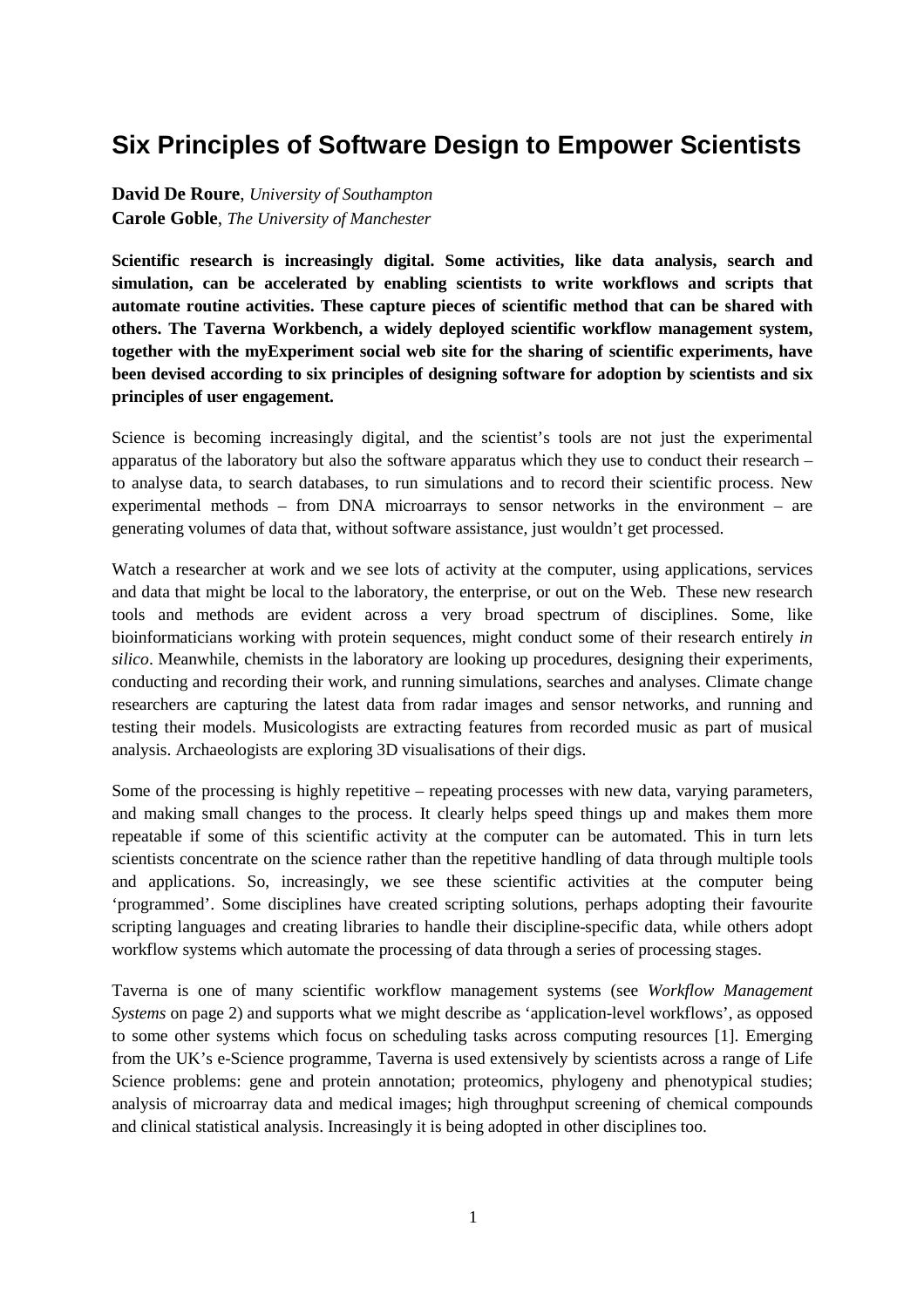Workflows are leading to new scientific outcomes. For example, Paul Fisher and colleagues have reported on the benefits of being able to "systematically analyse any results we obtain without the need to prematurely filter the data for human convenience" [2] – which enabled them to identify a candidate gene that had previously been missed. Workflows are systematic and unbiased, and they capture data analysis methodologies explicitly. The popularity of Taverna and other workflow environments is changing not only how scientists program their experiments, using high level operators in terms of the problem and steps in terms of the scientific operations, but also how their experimental methods are propagated and communicated through, and between, communities.

# **Scientific Workflow Management Systems**

For an overview see : *Workflows for e-Science: Scientific Workflows for Grids* Taylor, I.J.; Deelman, E.; Gannon, D.B.; Shields, M. (Eds.) 2007

| <b>Taverna</b> | Taverna is an open-source workflow tool which provides a workflow language and graphical<br>interface to facilitate the easy building, running and editing of workflows over distributed<br>computer resources. The Taverna Workbench allows users to construct complex analysis<br>workflows from components located on both remote and local machines, run these workflows<br>on their own data and visualise the results. taverna.sourceforge.net and www.mygrid.org.uk |
|----------------|----------------------------------------------------------------------------------------------------------------------------------------------------------------------------------------------------------------------------------------------------------------------------------------------------------------------------------------------------------------------------------------------------------------------------------------------------------------------------|
| <b>Triana</b>  | An open-source problem solving environment developed at Cardiff University that combines an<br>intuitive visual interface with powerful data analysis tools. Already used by scientists for a<br>range of tasks, such as signal, text and image processing, Triana includes a large library of pre-<br>written analysis tools and the ability for users to easily integrate their own tools.<br>www.trianacode.org                                                         |
| <b>Kepler</b>  | The Kepler project's overall goal is to produce an open-source scientific workflow system that<br>allows scientists to design scientific workflows and execute them efficiently using emerging<br>Grid-based approaches to distributed computation. Kepler is based on the Ptolemy II system for<br>heterogeneous, concurrent modelling and design. kepler-project.org                                                                                                     |
| <b>Pegasus</b> | Pegasus (Planning for Execution in Grids) is a workflow mapping engine developed and used as<br>part of several NSF projects. Pegasus bridges the scientific domain and the execution<br>environment by automatically mapping the high-level workflow descriptions onto distributed<br>infrastructures such as the TeraGrid, the Open Science Grid, and others. pegasus.isi.edu                                                                                            |

#### **Social Experiments**

These workflows and scripts are particularly valuable because they are descriptions of pieces of scientific process. Providing a workflow along with the results of an experiment enables the provenance of the results to be understood and makes those results more reusable. Publishing a workflow enables work to be reproduced or at least correctly interpreted. Along with this value comes a cost – writing scripts and workflows is not always easy. So it's handy to share scripts and workflows with colleagues so that they don't have to create them from scratch. But actually the sharing of scientific method through scripts and workflows promises to be more powerful than that, because it means a scientist in one domain can borrow a method from another. There is real evidence of this happening – see *Recycle, Reuse, Repurpose* on page 4.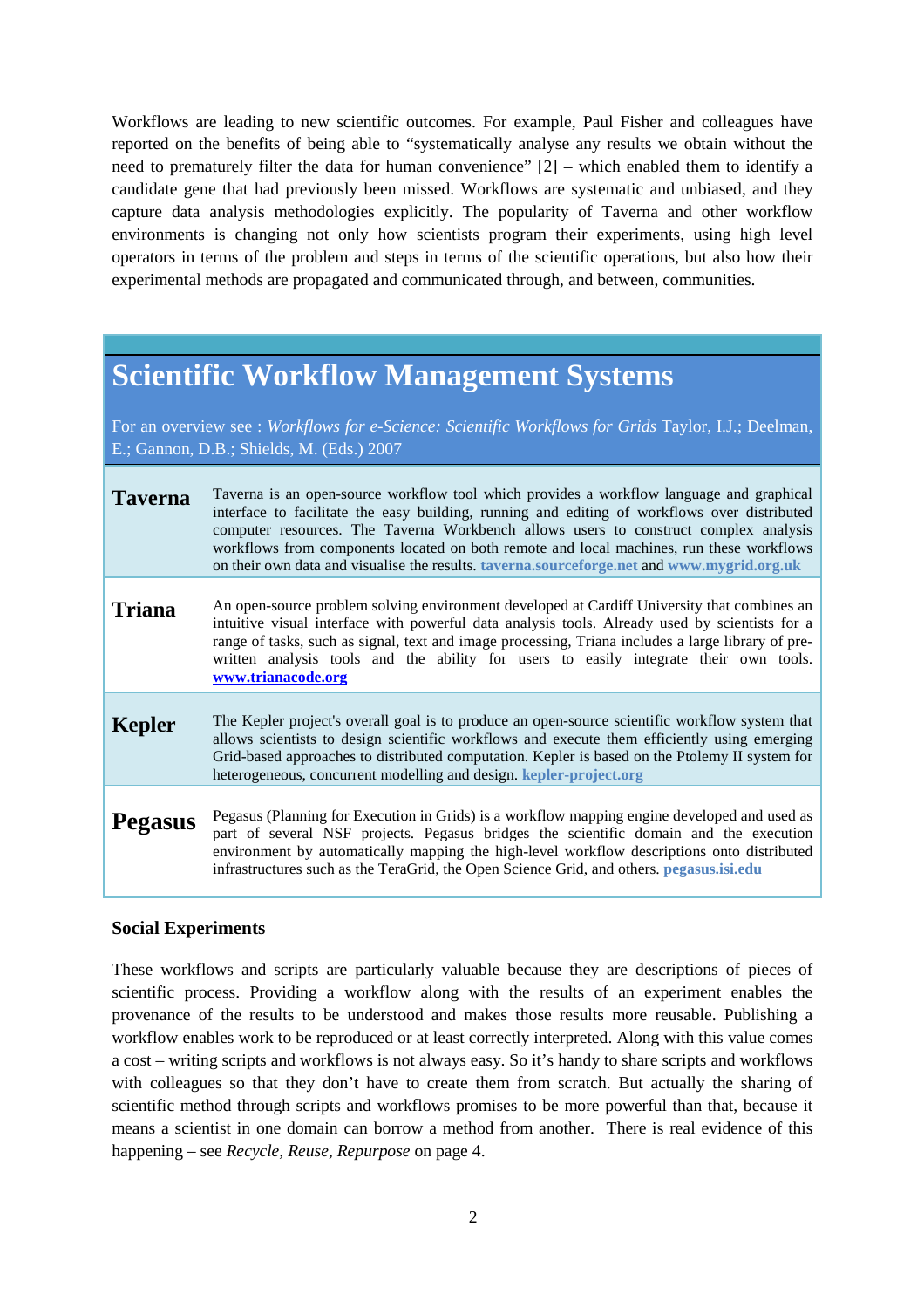

All these benefits of sharing workflows and scripts motivated our creation of the myExperiment social web site. Using myExperiment, researchers can share these 'experiments' whatever their workflow system – Figure 1 depicts the cycle of workflow discovery in myExperiment and editing in Taverna (for example). Although sometimes described as 'Facebook for Scientists', myExperiment is different to sites for sharing pictures, slides etc, because it focuses on the special requirements of scientists – such as the need to describe the attribution of work, control visibility and sharing in groups, handle licensing, and work with distributed collections of data. myExperiment couples decoupled communities and brings community intelligence to workflow systems.

Take workflow reliability for instance: the success of a workflow depends on all the services being available and working as expected, which is a difficult challenge. Many of the services linked together as steps in workflows are third party, autonomous, and changeable – so workflows tend to decay. Workflows can call many different services, potentially invoked hundreds of times. By sharing workflows within a community we can achieve community recommendations and maintenance of the workflows, and simply by keeping track of their use the Web site itself can provide recommendations of workflows and services. It also enables us to exchange scripts and workflows for multiple tools, broadening the scientist's toolkit.

#### **The Software – Superclients and the Web**

Taverna is distinctive for being a 'superclient' which anyone can download and run on their desktop or laptop PC, without needing anything extra installed on servers nor any system administration. Any services you can get at from your PC, whether they're in the enterprise or in the Web, can be plumbed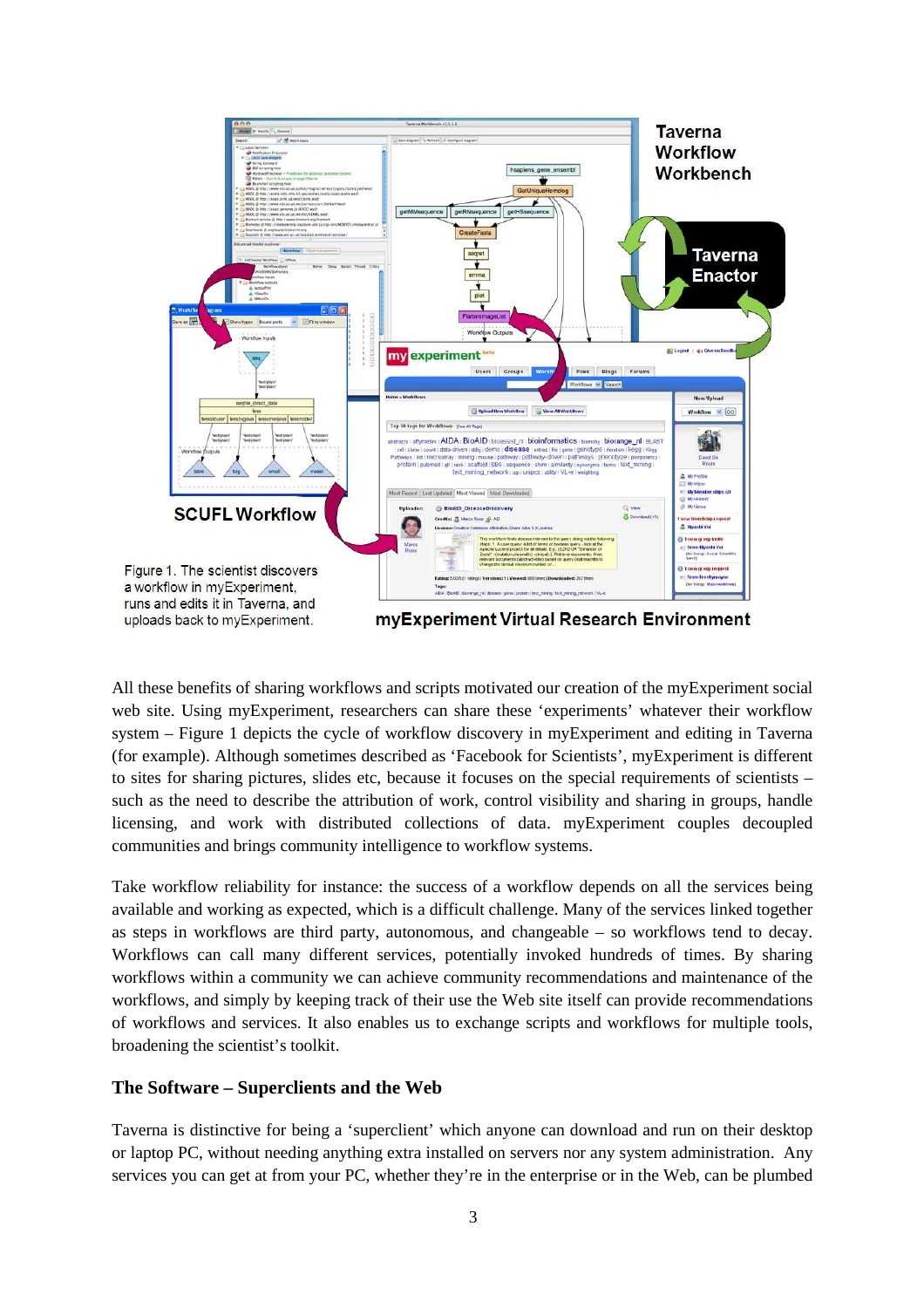together by running a Taverna workflow. The idea is that it should be like downloading a Web Browser, except it runs workflows instead of displaying Web pages. There are three main parts to Taverna:

- **The Taverna Enactor**. This is the engine that takes a Taverna workflow and executes it using the data provided by the user, over the services described within the workflow. In its early form the enactor did simple data staging from service to service; it has evolved to support streaming, runtime determination of services from service groups, and numerous extension points for developers.
- **The Taverna Workbench**. This provides a graphical editor for workflows but also, significantly, the means for users to choose services – and it is the availability of services for a particular domain that makes Taverna easy to use in that domain. It is easy to add new services. The workbench provides additional tools; for example, it captures the execution logs of services in order to record the provenance of the results.
- **The Taverna Language**. This is a simple dataflow language called SCUFL (*Simple Conceptual Unified Language)* with implicit iteration constructs, manifest graphically in the Taverna editor and encoded in XML. It is actually a declarative language with its semantic roots in functional programming. It is quite different to languages such as WS-BPEL that support a control flow paradigm.

Meanwhile myExperiment is a quite different piece of software – it's a web based application built on the Ruby on Rails (RoR) platform, following the mores of modern Web 2.0 look and feel, social features and lean APIs. It's not just a single site, like Facebook, YouTube etc; it's also a software package that can be installed independently and separately in a laboratory, and supports the exchange of content between other Web applications and different installations of myExperiment. It's also designed to be extensible, so that it deals not in workflows or scripts per se but in scientific objects. This allows sharing of documents, presentations, service descriptions, notes, ontologies, plans and so forth. More generally, myExperiment deals in experiments, and can be used to glue together heterogenous collections like distributed experimental data or, for example, packs of workflows – these collections are what we call *Encapsulated myExperiment Objects*.

#### **Software for Science**

Taverna has achieved extensive adoption, topping 46,000 downloads from Sourceforge to date and averaging in excess of 40 a day since 2006. myExperiment went from conception to open beta in nine months, with the codebase delivered by a core team of two developers. Now at twelve months it has over 600 users, despite the limited advertising of quite a specialist tool.

So we can proudly say that this software has been embraced by scientists. This is not always the case – we have developed systems in the past that were fine examples of well-designed software but disdained or neglected by their intended users. Scientists have challenging and changeable applications that they really understand but can be hard to communicate or stabilise. They are concerned with getting scientific results rapidly in order to compete with their peers and develop their reputation.

Scientists do want reliability and confidence in their software but, paradoxically, are less concerned with generic solutions that can be replicated amongst their community and evolved systematically.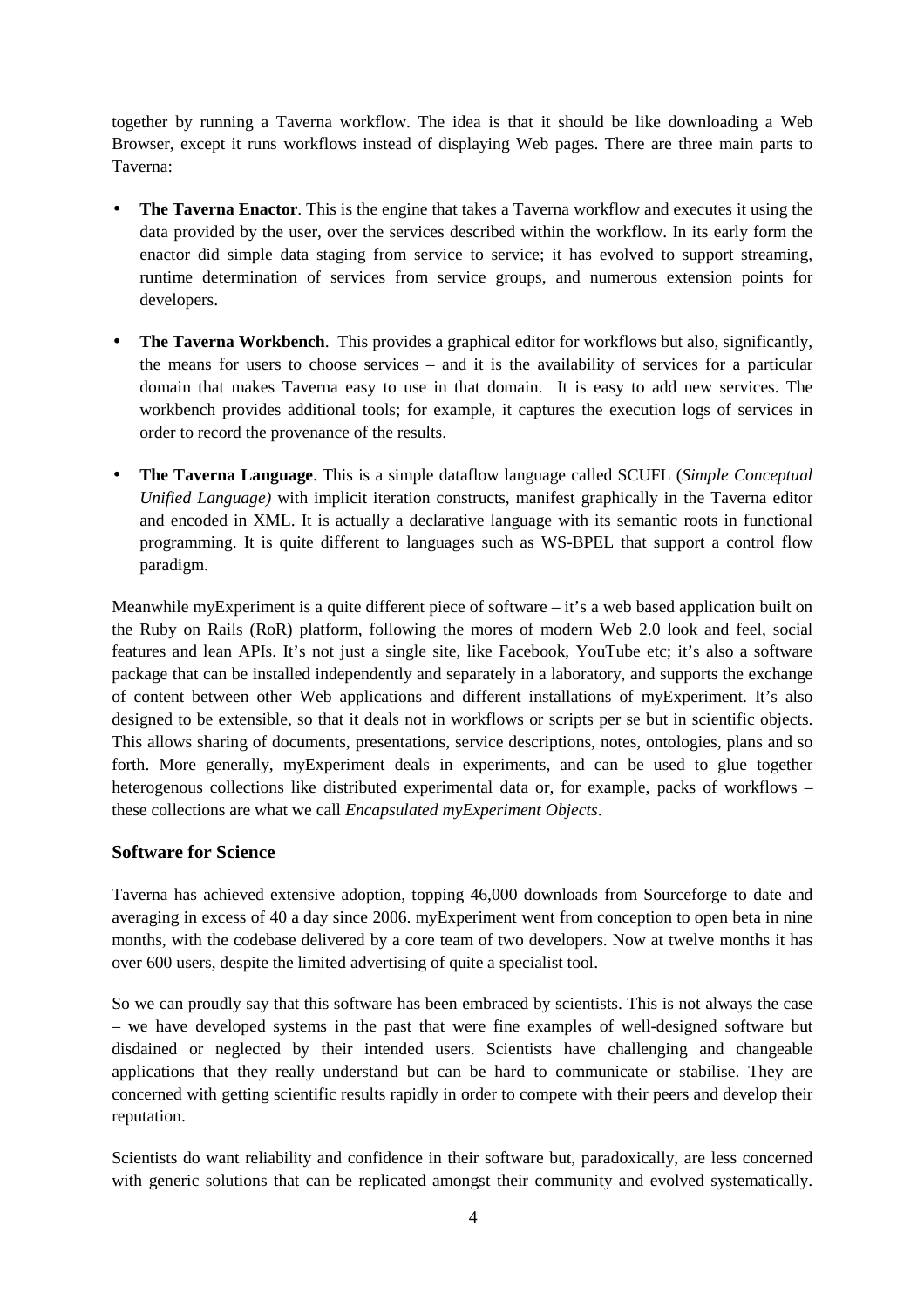Software engineers, on the other hand, are motivated by these very things. They want to build the best solution and get that adopted by many other users, but are not the specialists that will use the software. Sometimes we have computer scientists in the mix too, and they also need to compete with their academic peers – by exploring interesting technologies and innovative methods which may well be at odds with the needs of the scientists and software engineers.

#### **Our Six Principles of Design for Adoption**

Scientists, to be successful, must be fundamentally selfish – Mike Ashburner, a Cambridge geneticist, once said that "Scientists would rather share their toothbrush than their data". Adoption is based on what the software will do for them. To gain adoption means recognising this. What counts the most? It's not clever software or innovative technologies but rather content and relevance. During the development of Taverna we established a set of design principles and a working practice with our scientists, further evolved by myExperiment [3]:

**1. Fit in, don't Force Change**. We made no obligation on service providers to change their services to fit into Taverna. So we rapidly assembled content – more than 3500 service operations covering all the major service providers in the community (there are over 900 databases routinely used in Bioinformatics [4]). Our early users were prepared to tolerate less-than-perfect interfaces because *their favourite service* was available. The user does not have to make any changes in order to use the system – they simply download Taverna and use it, they can use workflows immediately, and they view their data with the same applications as before. Its functionality sits comfortably with their existing environment and practice, and barriers to adoption are kept low at the expense of, for

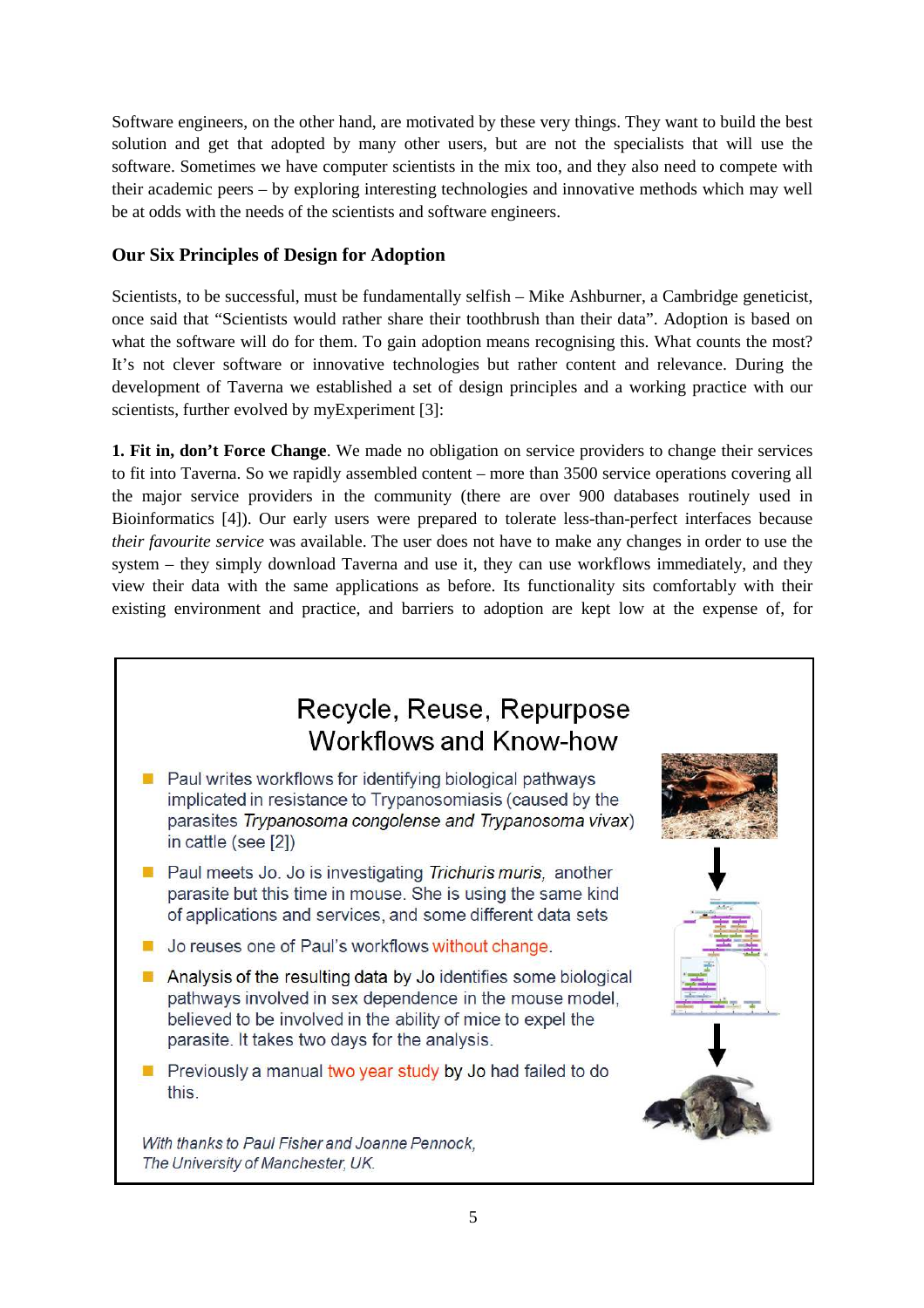example, elegant type systems.

In myExperiment our motto is *bring myExperiment to the user* rather than forcing the user to come to myExperiment. So for scientists who are already using web sites and Wikis in their work, we make it easy to bring myExperiment functionality through their existing interfaces. For those who don't, the Web interface is made as familiar as possible and adapted to their needs.

**2. Jam Today and more Jam Tomorrow**. This is about incentives. Incremental development and incremental content give an immediate return for the time and effort invested by a scientist. The *activation energy* required by users to adopt a feature must be matched by the reward gained. It's important to get some core capability and quick wins out promptly. We built our community as we built the software: our scientists and developers travelled on the journey together. Telling our scientists to commit time and effort to something that they wouldn't get any benefit from along the way was pointless; by the time we would have got there they would have another problem or would have found an alternative solution. Once service providers see that their resources would get greater use if they made them more amenable to Taverna, then they will put in the effort.

Taverna has immediate benefit through automation of repetitive and time consuming tasks, and a promise of greater value in the future as more workflows become available and as the user, if they wish, become creators of workflows. myExperiment gives an immediate return by providing examples of workflow others have written and the promise of more workflows and community help.

**3. Just in Time and Just Enough**. This is about delivery. Coupled with the previous point, we learnt not to try to be too smart (always a temptation for computer scientists!) Be *better not perfect*. This enables us to respond to users' immediate needs rather than going away and building a complete solution – which would be more resource-intensive and, in our experience, quite possibly wrong. It is better to solve the problems users already know they have, than to make them wait for solutions to problems they don't yet know they have and perhaps never will.

For example, in Taverna we worked on fancy knowledge-based descriptive techniques for services so that workflows would be composed automatically. It turned out that this wasn't what the users wanted at all. They wanted quick ways of finding a relevant service and then they wanted help for them to build workflows themselves. Building software to power a web site is different to building workflow system software – for one thing, we found it easier to be incremental, to involve a distributed and disparate community of users in the design process, to capture their input and be agile in response.

**4. Act Local, think Global**. Instead of setting out to build a universal workflow system or a universal social networking site, we targeted a community we know really well. Moreover, we picked a few close 'friends and family' – local pioneers who are stereotypical examples of a class of scientists with a class of problems – and just built it for them. We worked really closely with them, and a few key service providers. It turns out that if they are happy, then so are the scientists who are strangers to us. So, Taverna is delivered with sets of services which meet the specific needs of target user communities, and is easy to extend to others. Meeting local needs encourages adoption; making it extensible broadens that. Our experience suggest that *customisation outvotes genericity, extensibility outvotes comprehensivity, and scruffy and flexible outvotes smart but rigid.* 

In myExperiment, we took as a principle never to make assumptions about what users want. That we were limited to a core team of two developers made it essential to impose a very simple mantra: *don't do anything unless a user has asked for it.* Our failures occurred when we tried to second-guess a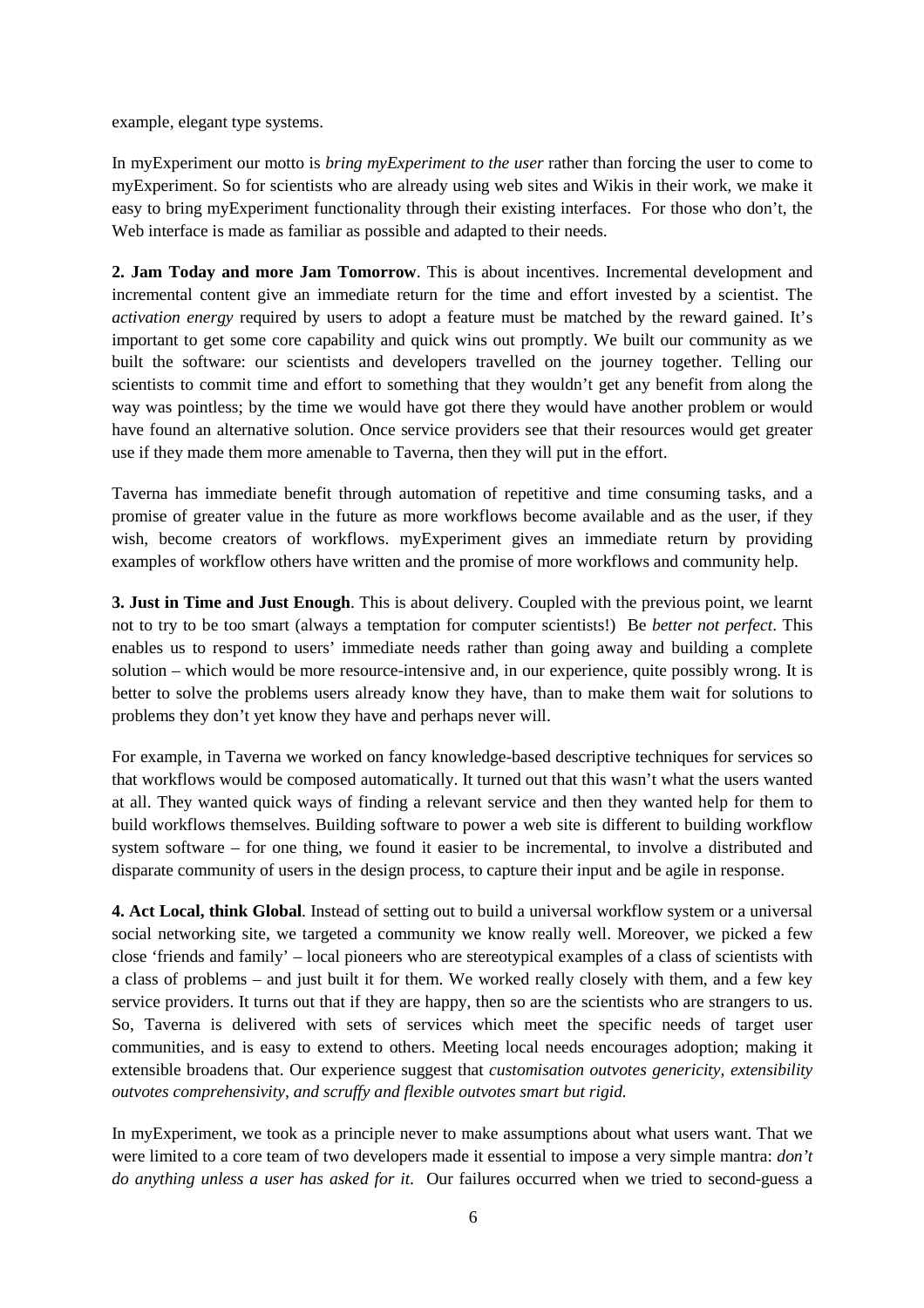solution for which there was no clear user problem statement. As Don Wells said, "Don't Solve a Problem Before You Get to It" [5].

**5. Enable Users to Add Value**. This is about empowerment. Extensibility and customisation are crucial to adoption. The users have the best understanding of the visualisation tools they want to use or the services they want to incorporate. Many users are capable developers, or have developers working with them. Taverna enables users and developers to enhance the system through creating content, integrating services and developing software. It is extensible through new services and through plugins, and these extensions can be shared so that the value accumulates. The Taverna team does not need to do the extensions, but rather it provides the support and training for others to do so.

The small team associated with myExperiment means that *maximal reuse and reusability* is a necessity. We aimed to make as much use as possible of third party code and services, and to make our services available through a simple (RESTful) API published as early as possible, since this enables others to start development and to build functionality mashups. Within hours of releasing the API we had more people developing outside the team than within it. By providing a network of cooperating data services with simple interfaces which make it easy to work with content, we are both providing and reusing services – we support lightweight programming models for ease of integration in loosely coupled systems.

**6. Design for Network Effects**. This is about community. Our users are not just the heroic e-Scientists harnessing computing resources to tackle major scientific breakthroughs, but also the large number of scientists conducting the routine processes of science on a daily basis, the service providers who supply the resources they use, and the community of workflow developers willing to share their know-how. Harnessing this long tail builds a network effect of adoption.

For myExperiment, it must be easy to find workflows and also useful and straightforward to share workflows and add workflows and other scientific assets to the pool. The usage of workflows and services implicitly enables recommendations, as well as the more explicit mechanisms of reviewing and "favouriting".

These principles are interconnected, of course, and are predicated on well-designed, loosely coupled modular software. Principles 2 and 3 led to our adoption of a perpetual beta software development methodology. Taverna uses a plugin and code manager called Raven which manages extensions supplied by third parties and provides some level of automatic updates. The myExperiment codebase is developed and tested continuously, with weekly updates to the live service. Both projects are just as much – or perhaps even more – about content as software. We were reminded of this when we went open beta with myExperiment and the first bug report that came in was about a spelling error in a user-provided workflow description. Users come to the site for workflows, and – as with Taverna – we have been careful to bootstrap the system so the users have 'jam today'.

#### **Building Trust between Users and Developers**

All these principles depend upon a good relationship between users and developers. It is clear from these principles that Taverna and myExperiment are very user-focused. Taverna started out as an e-Science pilot project in 2001 and one third of the team that built the first prototypes were bioinformaticians. Now the software is delivered and supported by a software engineering team (of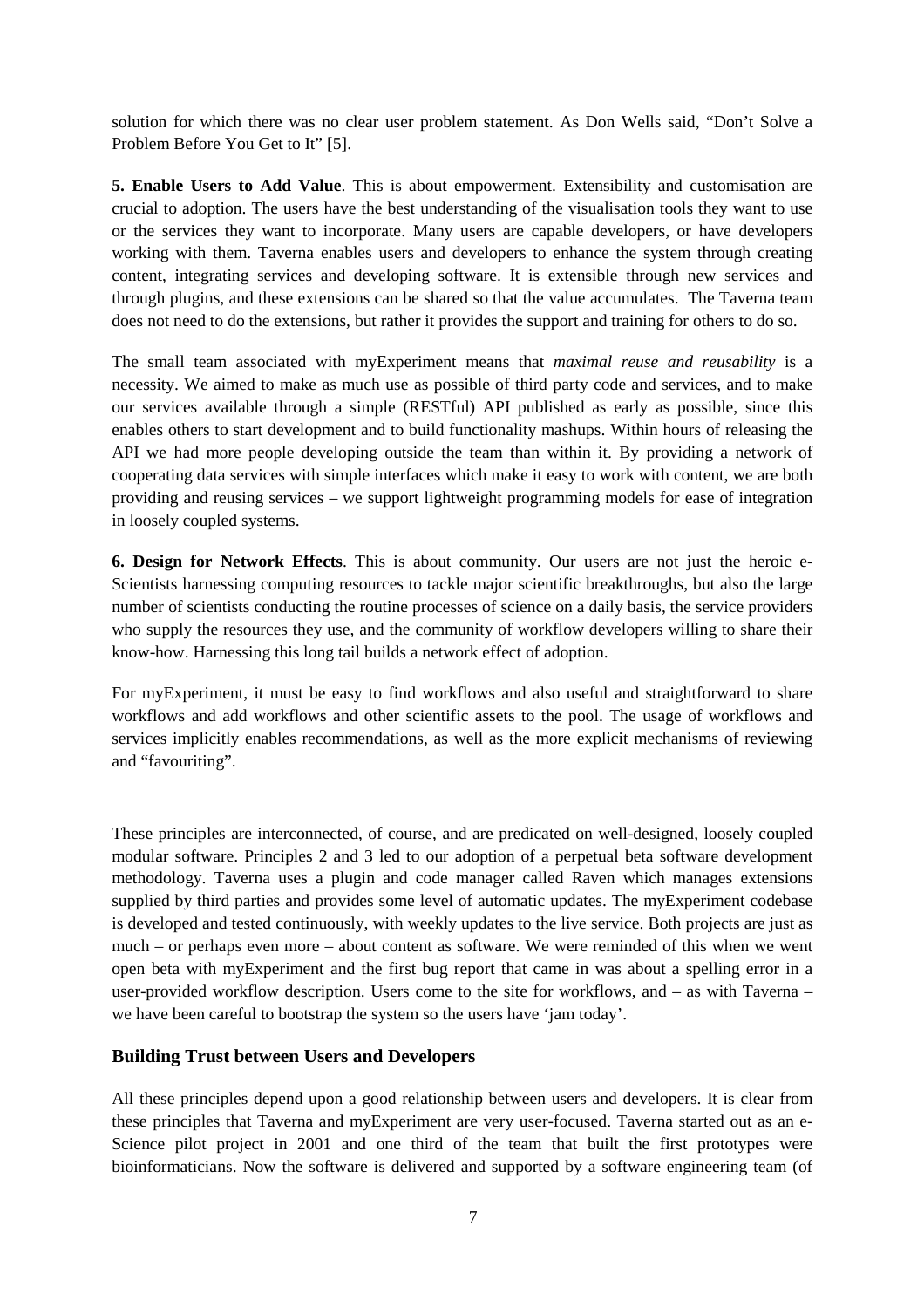

six) and a user outreach team (of three bioinformaticians), part of the Open Middleware Infrastructure Institute UK (OMII-UK) and in close collaboration with its user communities. Throughout myExperiment we have operated with two core developers and a larger team around them providing occasional support, including part-time liaison staff for specific research communities.

We have achieved this through our six principles of user engagement, which are also show in relation to our design principles for adoption in figure 2.

**1. Keep your Friends Close**. In addition to community development with local pioneers and external early adopters, OMII-UK operates a scheme of beta testers and 'Product/Area Liaisons' (PALs), who are not directly working for OMII-UK but are the eyes and ears in the communities they work in. Taverna has three very active PALs, who are critical to identifying user needs and to developing the community. By choosing these individuals we recognise their worth both to OMII-UK and to their community. In myExperiment, user advocacy was built into the management plan. User workshops (dubbed 'parties') are combined with *community champions*. Our 'friends and family' users (including sceptics!) and the broader communities are involved at all times – through everyday use of the Web site, through consultations with mockup page designs, and through facilitated user evaluation sessions.

Our advocates are all the day-to-day users of our software – mostly postdoc scientists and postgraduates. In academia, the way to spread software take-up is through these groups of users, not by targeting the great and the good. However, to get their (and community) support they need to be sheltered by sympathetic patrons – their professors and laboratory managers. A more controversial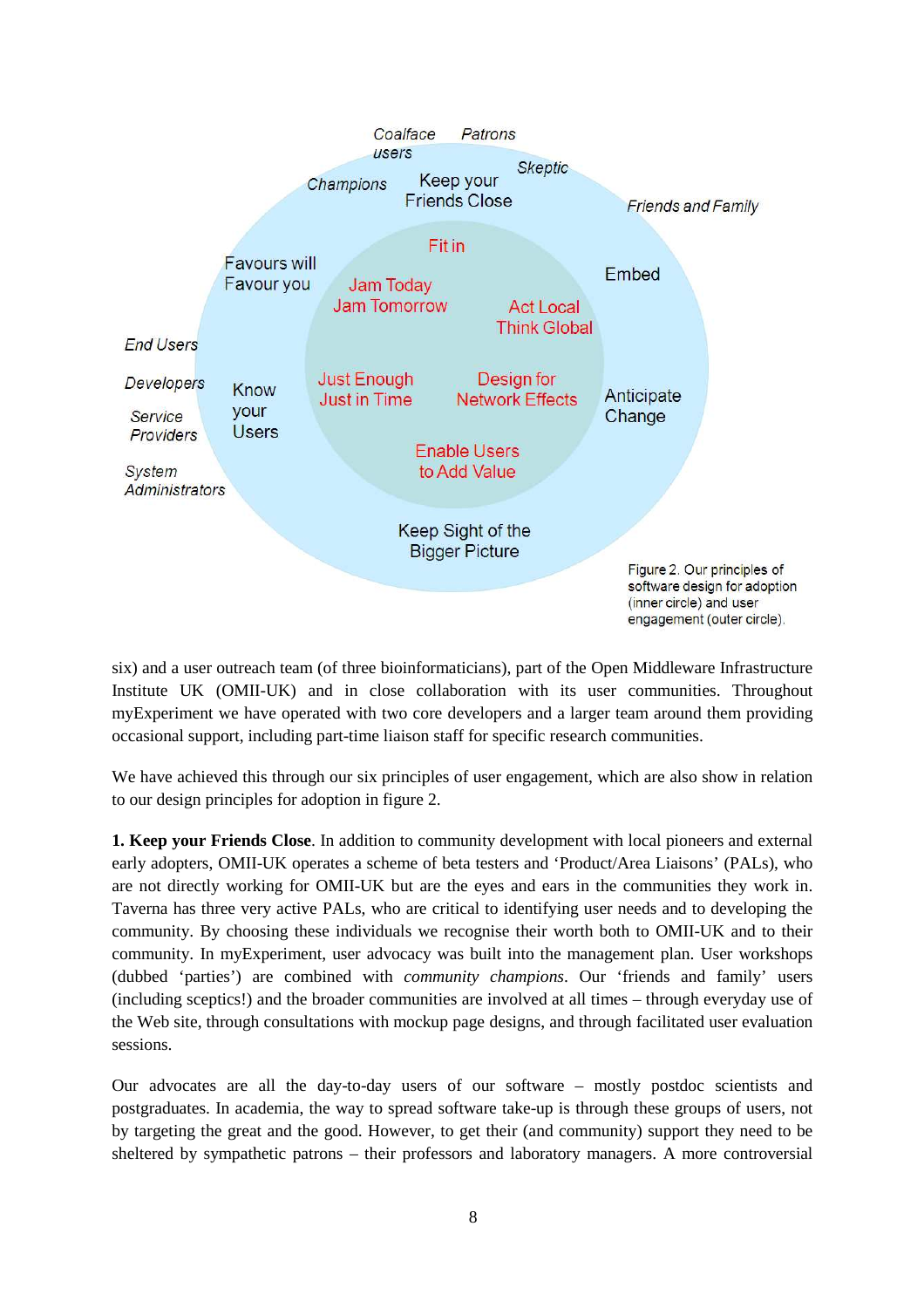viewpoint is to pick good scientists who are on the second rung, not the very best. Those who want to overtake their peers will look to new tools to help them and will be more willing to try them out.

**2. Embed.** We embed developers with users and users with developers, getting them to sit side by side for long periods. No amount of requirements documentation or design meetings can really compensate for day to day contact. We started myExperiment by embedding the developers in an enduser laboratory, for first-hand experience of the work environment particularly with respect to sharing and communication, and understanding non-functional requirements.

**3. Keep Sight of the Bigger Picture.** A tendency of developers, and computer researchers, is to get hung up on some point that a user doesn't worry about in the overall scheme of things. Our software is not the only software our users use, and they are only using it to do the science they really want to do. They daily use complex tools they are familiar and comfortable with using metaphors that seem peculiar to someone outside their discipline but are standard within it. Mimic these tools and link with them. The software tools are part of the overall process – we can accelerate science not just by accelerating experiments but also by reducing the time to get to an experiment.

**4. Favours will be in your Favour**. Building trust is a two-way activity, requiring *compromise and favours.* In the early days of Taverna we often ended up writing specific code to help our pioneering scientists get their scientific results. For every pioneer, we 'sacrificed' one developer in support. This could have been argued as wasted effort: of course it was not. The developers learnt about the problem and the users felt we were on their side. The developers got 'jam tomorrow' too, with the patient and added attention of the scientists when it came to evaluating prototypes and designs. By enabling users to add value they also gain ownership of the software; another plus for adoption. Today we still have three outreach workers and we still develop, or help partners develop, bespoke code that leads to a general release (Principle 4). In myExperiment we prioritise tasks and allocate development effort based on the return in adoption.

**5. Know your Users**. Rarely is there one kind of user. For example, for our software we have bioinformaticians and biologists (two distinct user groups); domain expert developers producing applications, service developers, service providers, and system administrators. All have different needs and fears. Taverna is designed for expert bioinformaticians, not biologists. Also know the background and experiences of your users. Taverna is propagated by those who do bioinformatics – that is young postdocs and postgraduates. They are familiar with online gaming, instant messaging, file sharing, social networking and internet shopping sites. Hence it was natural to base myExperiment on this experience and others: searching for workflows should be like shopping on Amazon or searching like Google; creating working groups should be like creating groups on Facebook. Familiar interfaces mean no training.

**6. Expect and Anticipate Change**. User needs will change. Success will mean that scientific practice will change, as will expectations. Scientists who were happy with a slow response or minimal data management support now need production level database support and reliable rapid delivery. The choice of pioneering friends will need to change and new classes of user will emerge. When we started out, we replicated current scientific practice. The focus was on interoperating services, making services accessible and workflow creation [6]. Two years later we were inventing new practice: workflows had to integrate data not just link services; discovery had become an issue with so many services; and workflow editing and reuse was as important as creation from scratch. The software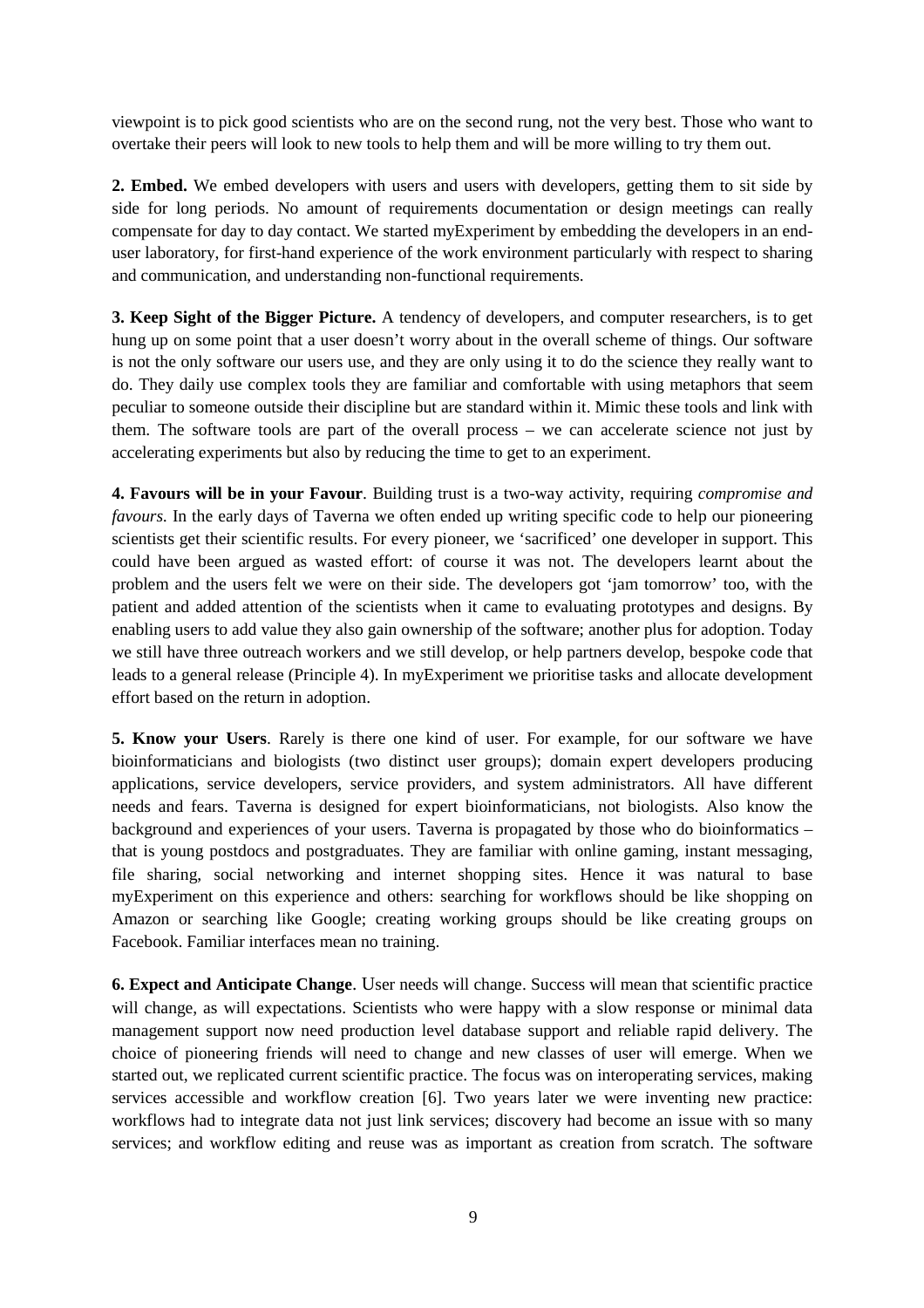changes the science which changes the software. The challenge for developers is predicting and anticipating these trends, within the six design principles. That's the hard part.

#### **Reflections**

Our principles are based on several years of experience in e-Science, observing both success and failure. In this article we have looked at the design of two quite different pieces of software – the superclient and the Web application. Although they are both in the workflows domain we believe the principles to be more broadly applicable. They are actually about social aspects of software design, which is significant in the collaborative context of e-Science, and they may extend to systems-level science which "integrates not only different disciplines but also, typically, software systems, data, computing resources, and people" [7]. Broader applicability is exemplified by our chemistry colleagues who are 'blogging the lab' and have taken a very sympathetic design approach [8].

The realisation of our principles in engineering practice brings tradeoffs. For example, our use of RoR in myExperiment imposed something of a straitjacket which made it difficult for us to 'act locally' with multiple user interface models while 'thinking globally' in the back end. However it has been hugely effective that we have a programming model that enables us to spend more time with users and less time writing code. We anticipate extensive use of Web 2.0 'functionality mashups' for scientists, and we note that there is considerable consistency between our design and engagement principles and Web 2.0 design patterns.

We have focused here on our principles rather than their implementation. Our management of myExperiment has much in common with Extreme Programming (XP), implemented here in a core team across two sites with one week iterations, on site customers at both and continuous integration. While XP for scientific research has been discussed before [8], we have explored a rather different scenario – decoupled communities of independent and autonomous scientists doing everyday research. We have found it very natural to be agile and responsive with a Web application.

We are both delivering software to scientists and empowering scientists (and their computing experts) to participate in the creation of software – **software is the power behind the scientists, and scientists are the power behind the software**. We believe this empowerment is essential. Being prescriptive will not work – scientists must be as comfortable using their software apparatus as they are any other scientific tools. It's not so much about rolling out software as rolling in users, and it can only happen if the software designers are willing to cross the line and take a user-centric view of the software design process.

## **Acknowledgments**

The Taverna team, past and present, is extensive: special thanks goes to the lead architect, Tom Oinn, and to Hannah Tipney, our first bio-pioneer. Special thanks to all our developers, PALs, advocates and all our myExperiment 'friends and family' including: Jiten Bhagat, Andy Brass, Simon Coles, Don Cruickshank, Paul Fisher, Jeremy Frey, Antoon Goderis, Duncan Hull, Douglas Kell, Matt Lee, Bertram Ludäscher, Danius Michaelides, Stian Soiland, Robert Stevens, Ian Taylor, David Withers and Katy Wolstencroft.